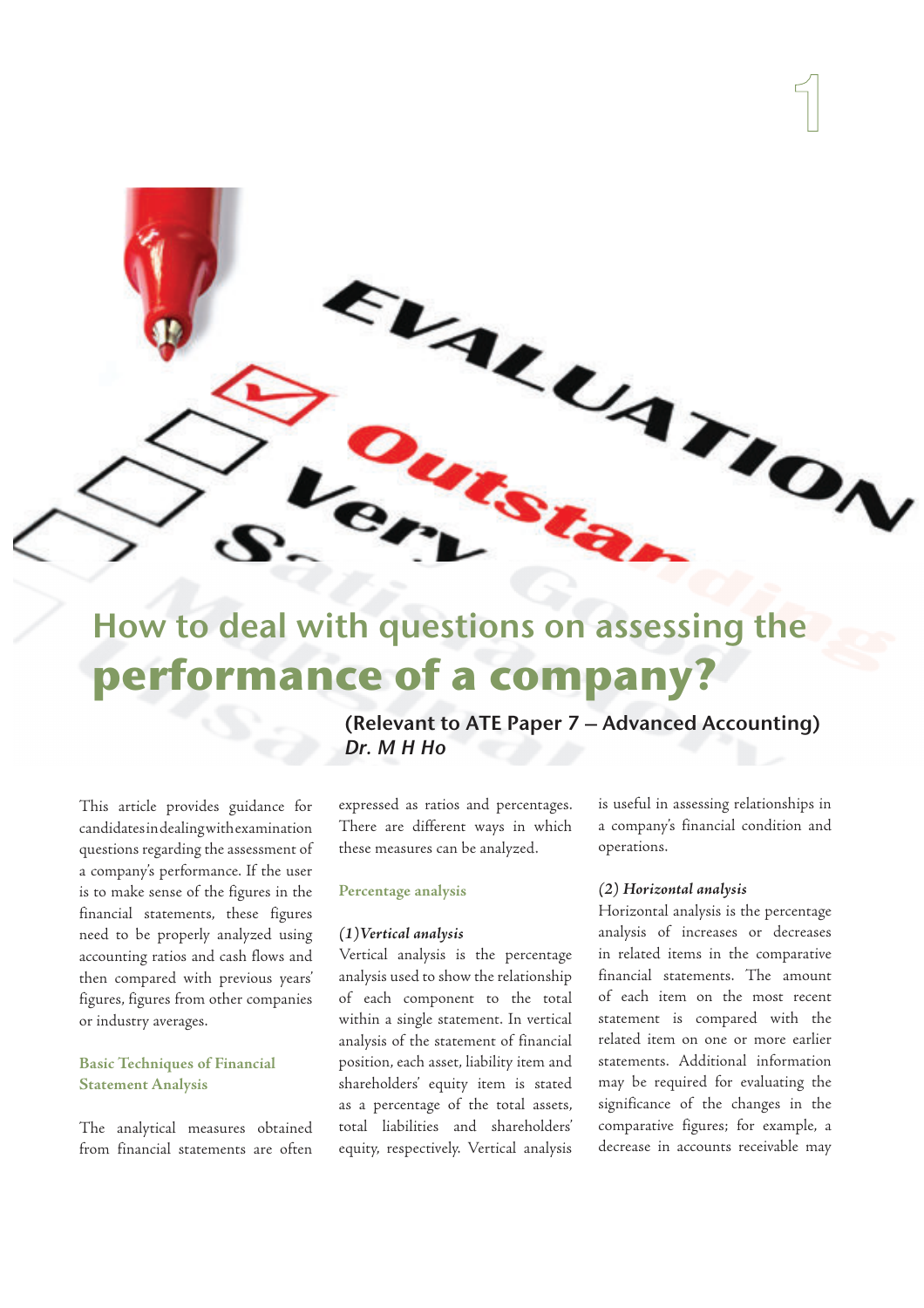be due to increasing efforts in debt collection.

## **Ratio analysis**

### **(1) Profitability ratios**

Profitability ratios measure the operating success of a company for a given period of time. When the profit figure is expressed as a percentage of sales or capital employed, these ratios can be compared with those of previous years, or those from companies in the same industry. Examples of ratios used in assessing profitability of a company are:

- **Gross profit margin** This ratio measures the gross profit generated per dollar sales. A decrease in this ratio may indicate more intensive competition in the market, declining selling prices or an increased cost of purchases. An increase in this ratio may indicate that the company has a competitive advantage in the market and therefore is able to charge higher prices for its products or can source its purchases at a lower cost. If this ratio remains constant while the net profit margin is falling, this might indicate control over expenses is weak.
- **Return on capital employed (ROCE)** – This ratio measures how efficiently and effectively management has deployed the resources available to it. A change in the ROCE may be due to changes in profit margins, asset

utilization, sales mix or errors in inventory counting.

## **(2) Liquidity ratios**

Liquidity ratios measure the company's ability to pay its maturing obligations and to meet unexpected cash needs in the short run. A reasonable level of liquidity is essential to the survival of a company. Liquidity problems may also be caused by overtrading. The most common ratios for measuring a company's liquidity are:

- **Current ratio** This ratio measures a company's ability to met short-term obligations with current assets. As liquidity is essential to the success of a business, a higher current ratio is normally preferred to a lower one. Nevertheless, a very high ratio may suggest that funds are being tied up and may not be earning high returns. The current ratio should be between 1.5 and 2 to 1; however, it can vary depending upon the business that the company is engaged in.
- **Quick ratio** Limiting the numerator to very liquid current assets gives a stricter test of a company's liquidity since inventories cannot be readily converted into cash. If the liquidity ratios appear to be outside normal ranges, further review of inventory, receivables and payables is required. For example, a company may be forced to sell its inventories at a lower price than normal during a period of severe cash shortages.

Caution should always be exercised when drawing conclusions on the liquidity of a company because an entity's liquidity may be affected by many factors: these include the business cycle or seasons, manipulation of year-end balances, the nature of the business, overtrading or potential liabilities not included in the financial statements.

### **(3) Management efficiency ratios**

Management's efficiency in managing company's working capital is essential to the company's continuing operations. The following are examples of ratios that measure working capital management efficiency:

- **Receivables' collection period** This ratio measures a company's ability to collect cash from its credit customers. Most companies offer their customers credit in order to boost their sales. However, there are opportunity costs in holding cash for financing receivables, and there is also the risk of bad debts. A long receivables' collection period may be an indication of worsening credit control or that an allowance for doubtful debts is required.
- **Payables' payment period** This ratio links the value of accounts payables with the amount of goods and services that a company is purchasing on credit. If the payables' payment period is short, creditors are being paid relatively early or there may be unrecorded payables. However, if the payables' payment period is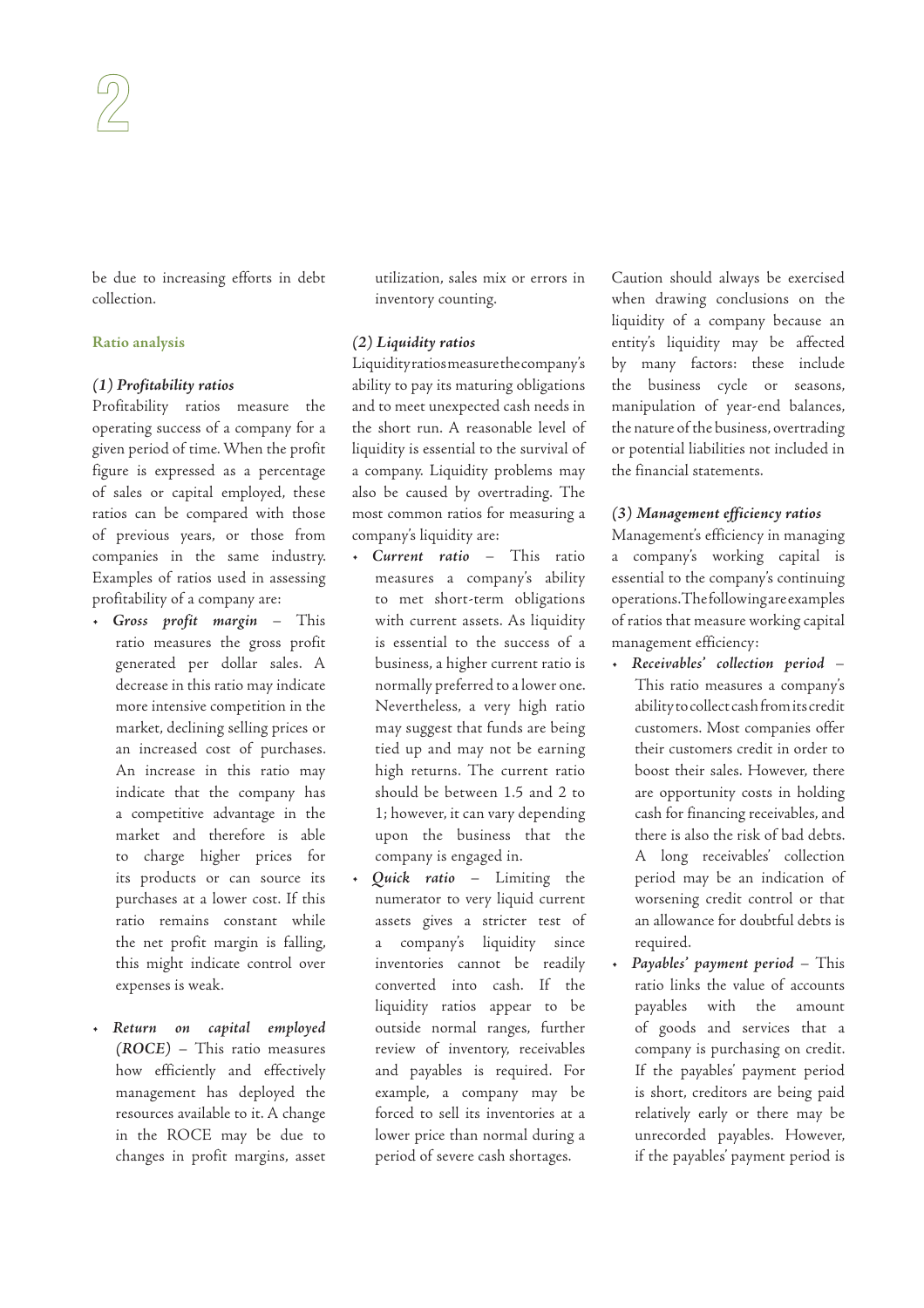too long, the company may have liquidity problems: this can also be harmful to its relationship with suppliers.

• **Inventory holding period** – This indicates how quickly a company is turning over its inventory. When deciding the appropriate level of inventory, a company should strike a balance between the cost of tying up capital and the demands from the customer. Generally, a high inventory turnover (short inventory holding period) is preferred. An unreasonably long inventory holding period may indicate an economic recession, obsolete inventory, poor sales and marketing, a change of customer taste or bad inventory management.

### **(4) Solvency ratios**

Solvency ratios measure the company's ability to survive over a long period of time. Current and potential investors will be interested in a company's financing arrangements and also its risk. A company that has borrowed money obviously has a commitment to pay future interest charges and make capital repayments. This can be a financial burden and possibly increase the risk of insolvency. Examples of solvency ratios are:

• **Gearing ratio** – This measures the company's commitments to its long-term lenders against its long-term capital. High gearing is viewed as risky for companies as they may face difficulties in meeting their interest and debt

repayments as well as in raising further finance. Moreover, when a company borrows it increases its risk which in turn leads to higher cost of borrowing. The appropriateness of a suitable gearing level will be influenced by factors such as the risk preferences of owners and managers, industry norm, interest rates, required return to shareholders, stability of profits, the availability of equity funds, availability of suitable assets for security, and terms of loan agreements. In general, higher gearing can also benefit shareholders if the entity becomes more profitable since earnings of a highly-geared company are more sensitive to profit changes.

• **Interest cover** – This ratio compares the amount of income that has been earned with the interest obligations for the same period. The lower the level of interest cover, the greater the default risk to lenders.

## **(5) Investment Ratios**

There are ratios that use the current market price of a share to indicate the return an investor might earn by purchasing that share.

• **Earnings per share** – This ratio represents the earnings made and available to shareholders during an accounting period. The trend in earnings per share over time is used to help assess the investment potential of a company's shares. Some companies retain significant proportion of the

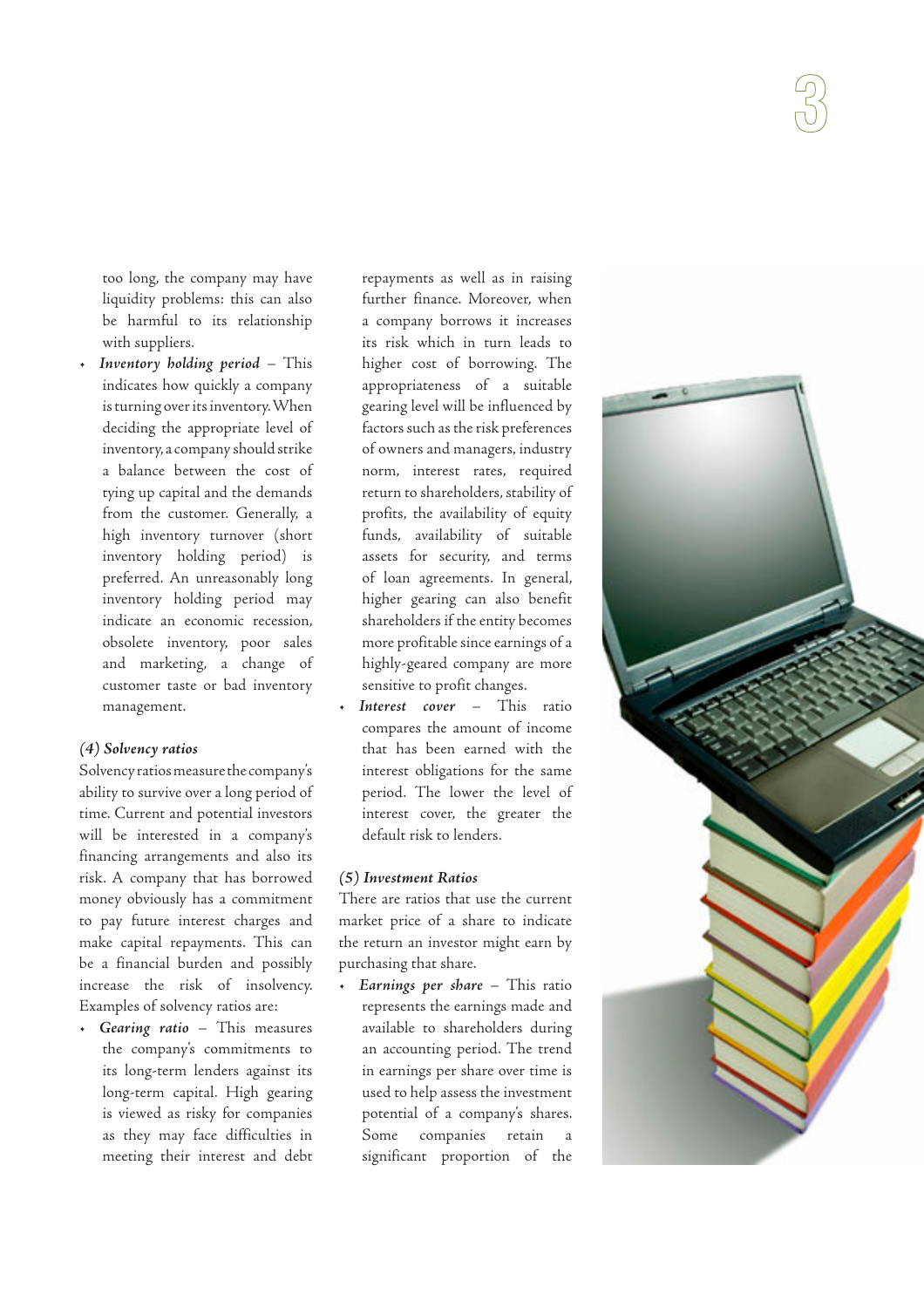earnings they generate, and hence their earnings per share will increase even if there is no increase in profitability.

- **Price/earnings ratio** This ratio provides a clear indication of the value placed by the capital market on a company's earnings and what it is prepared to pay for investors. Subject to overall market sentiment and economic conditions, the price/earnings ratio reflects the capital market assessment of both the amount and the risk of these earnings.
- **Dividend yield** This ratio gives the percentage return (dividend) on the investment in one share. It is a crude measure of the return to shareholders, but it does ignore capital growth, which is often much higher than the return on dividends.

## **Analysis of Cash Flows**

A statement of cash flows identifies whether cash has increased or decreased from the previous year to the current year and also the sources and applications of cash. The deterioration in cash position of a company can be relieved by operating cash inflows (and hence the liquidity of the company can be improved) in the near future if the ability to generate cash flows from operating activities is more than sufficient to pay interest, dividend and tax.

When analyzing the statement of cash flows, managers and analysts often calculate the free cash flow.

Free cash flow refers to the cash flow from operations minus dividends and capital expenditure. This gives a measure of a firm's ability to engage in long-term investment opportunities and its financial flexibility. The cash position of a company can be further analyzed into the following:

# **(1) Cash flows from operating activities**

Cash flows from operating activities represent the cash receipts from trade debtors and cash sales less the cash paid for inventory, salaries and other activities to maintain the operations. To enhance the viability of the company, it is essential that interest, tax, dividend and short-term costs are funded from operating cash flows; then the company can use its surplus to finance any increase in property, plant and equipment.

A reduction in investments in both inventory levels and trade receivables may be the result of more efficient inventory control and receivables collection. However, when there is a reduction in inventory and trade receivables together with a large reduction in trade payable balances, this may indicate that trading volumes may be contracting.

# **(2) Cash flows from investing activities**

Investing activities are the acquisition and maintenance of investments by companies to sell products or to provide services; this includes the acquisition and disposal of investments and in non-current

assets for operating a company. If a statement of cash flows shows considerable investment in property, plant and equipment and there are no significant disposals, an increase in investment represents an increase in capacity rather than the replacement of old assets and the company may have expanded.

# **(3) Cash flows from financing activities**

Financing activities are those through which a company acquires and manages its financial resources so as to pay to maintain its daily operations and to expand further. Provided that a return on the new investments in property, plant and equipment can generate returns that are in excess of the loan interest and dividend yield, then the shareholders' wealth is not reduced.

# **Points to note when assessing a company's financial performance**

Most performance appraisal is based on interpreting various comparative ratios.

## **(1) Environment faced by the company**

Performance assessment should take into account the business environment in which a business operates and separate the controllable from the uncontrollable. For example, if a company faces a difficult trading environment and a shrinking market, this is probably outside the control of the business and may lead to a reduction in sales volume and prices.